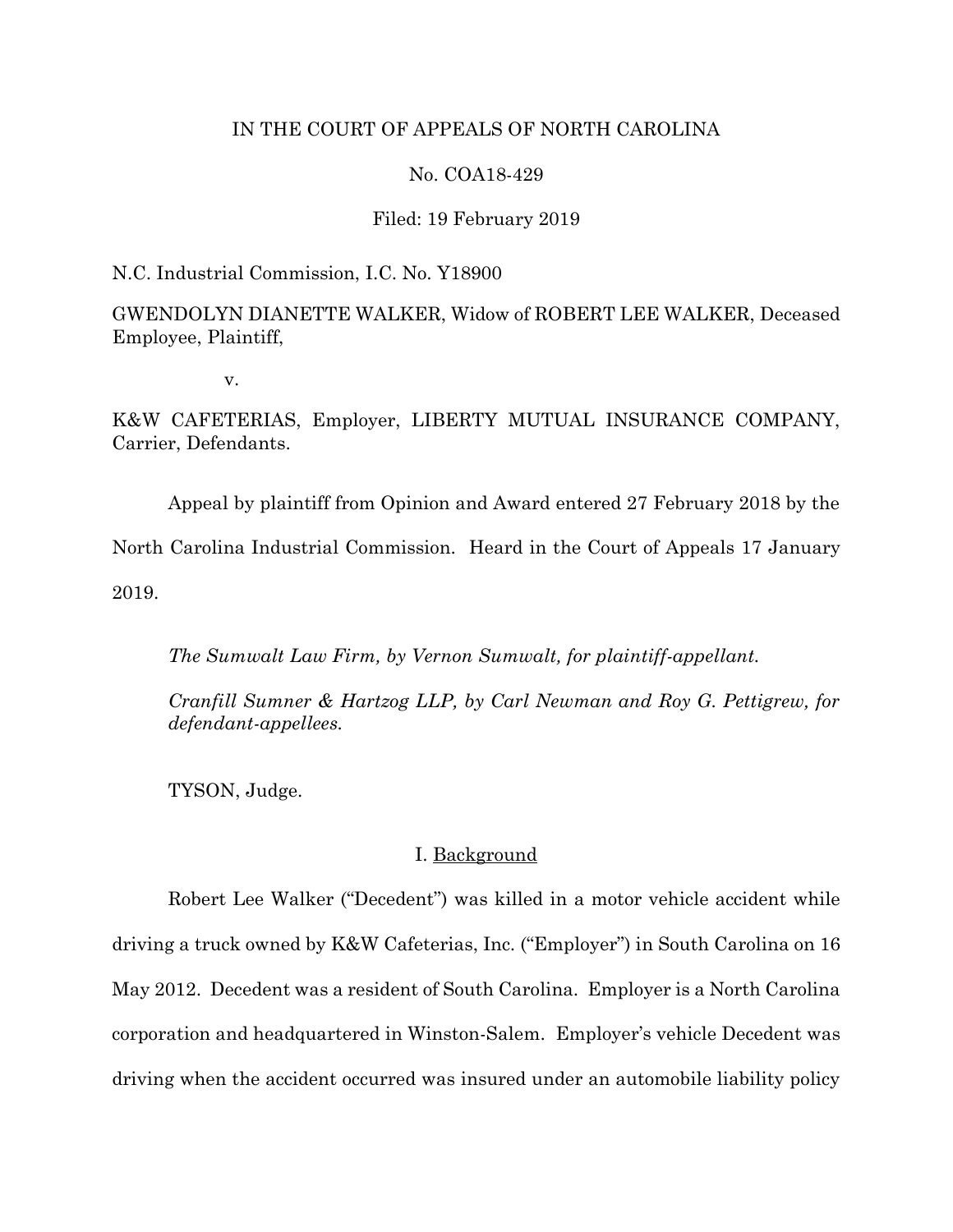## *Opinion of the Court*

underwritten by Liberty Mutual Insurance Company ("Insurer") (Employer and Insurer collectively referred to as "Defendants"). The automobile liability policy was purchased and entered into within North Carolina.

On 21 August 2012, Decedent's widow, Gwendolyn Walker ("Plaintiff"), filed a claim for death benefits pursuant to the North Carolina Workers' Compensation Act. N.C. Gen. Stat. § 97-38 (2017). With the consent of the parties, the Industrial Commission entered an opinion and award, which included several joint stipulations,

including, in relevant part:

1. . . . [Decedent] died as the result of a motor vehicle accident arising out of and in the course of his employment with Defendant-Employer.

2. At all relevant times, the parties hereto were subject to and bound by the provisions of the North Carolina Workers' Compensation Act.

. . .

6. The North Carolina Industrial Commission has jurisdiction over the parties and the subject matter involved in this case.

. . .

8. On the date of [Decedent's] death, [Decedent] had six children. However, all children were over the age of eighteen on the date of [Decedent's] death. . . .

11. Plaintiff Gwendolyn Dianette Walker is the widow and sole surviving dependent of [Decedent].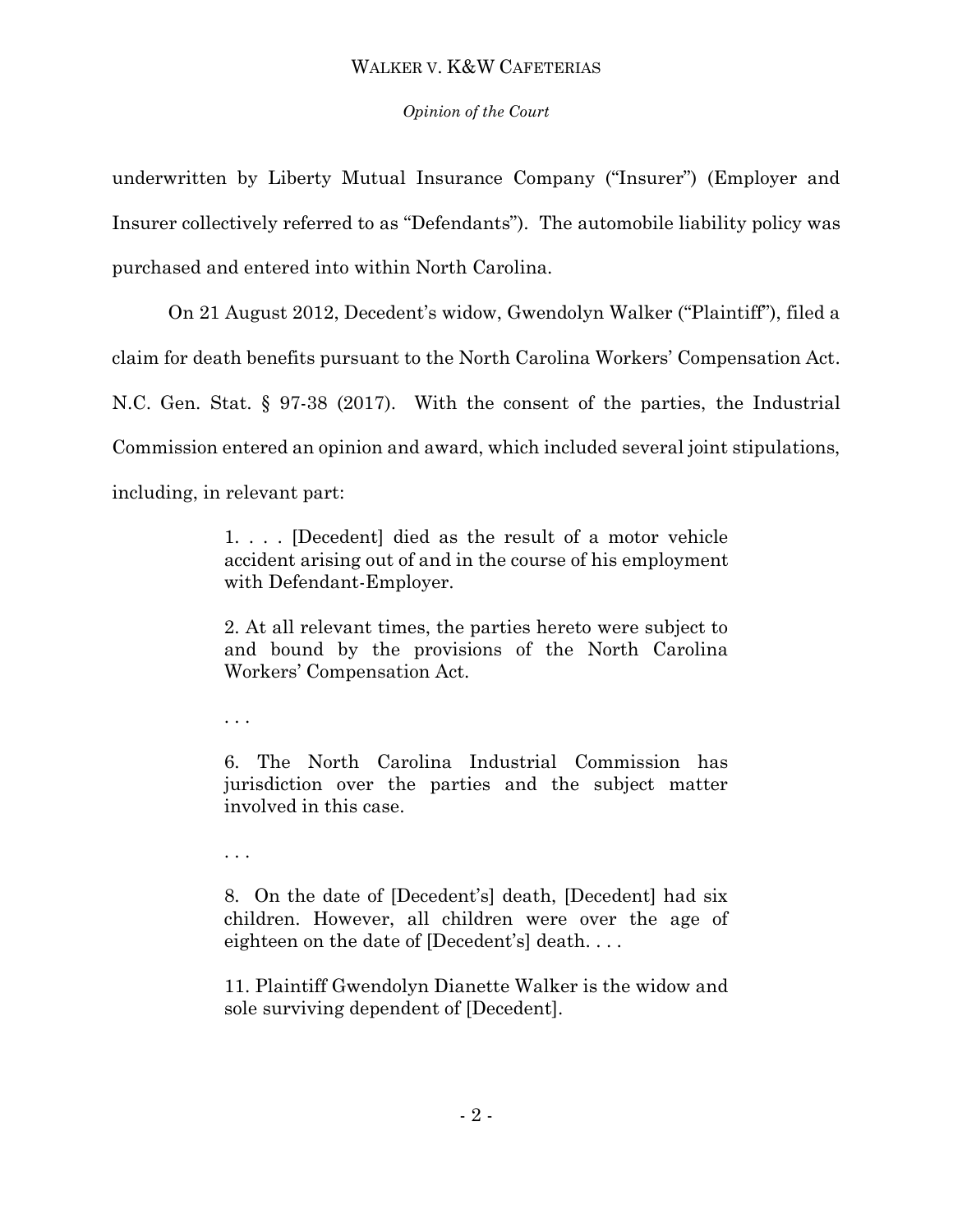### *Opinion of the Court*

Based upon the parties' stipulations, and with the consent of the parties, the Industrial Commission ordered Defendants to pay Plaintiff five hundred weekly payments of \$650.89 each and an additional payment of \$8,318 for funeral expenses, for total anticipated benefits of \$333,763.

Plaintiff was appointed the personal representative of Decedent's estate in South Carolina. On 26 August 2014, Plaintiff, as personal representative of the estate, filed a wrongful death and survival action against the at-fault driver and his father in the Horry County Court of Common Pleas in South Carolina. In March 2016, Plaintiff, the at-fault driver and his father settled the lawsuit and Plaintiff received a total of \$962,500 under the settlement ("the third-party settlement"). The total settlement amount of \$962,500 came from the following sources:

> 1. \$50,000 in liability benefits from the at-fault driver's insurer;

> 2. \$12,500 in personal underinsured motorist ("UIM") coverage covering Plaintiff and Decedent's own personal vehicle from Plaintiff's own automobile insurance carrier; and

> 3. \$900,000 in commercial UIM coverage covering the vehicle Decedent was driving when the accident occurred from Employer's automobile insurance carrier, Insurer.

On 21 March 2016, Defendants filed a Form 33 request for hearing with the North Carolina Industrial Commission seeking a subrogation lien against \$333,763 of the \$962,500 Plaintiff had received from the third-party settlement. On 30 March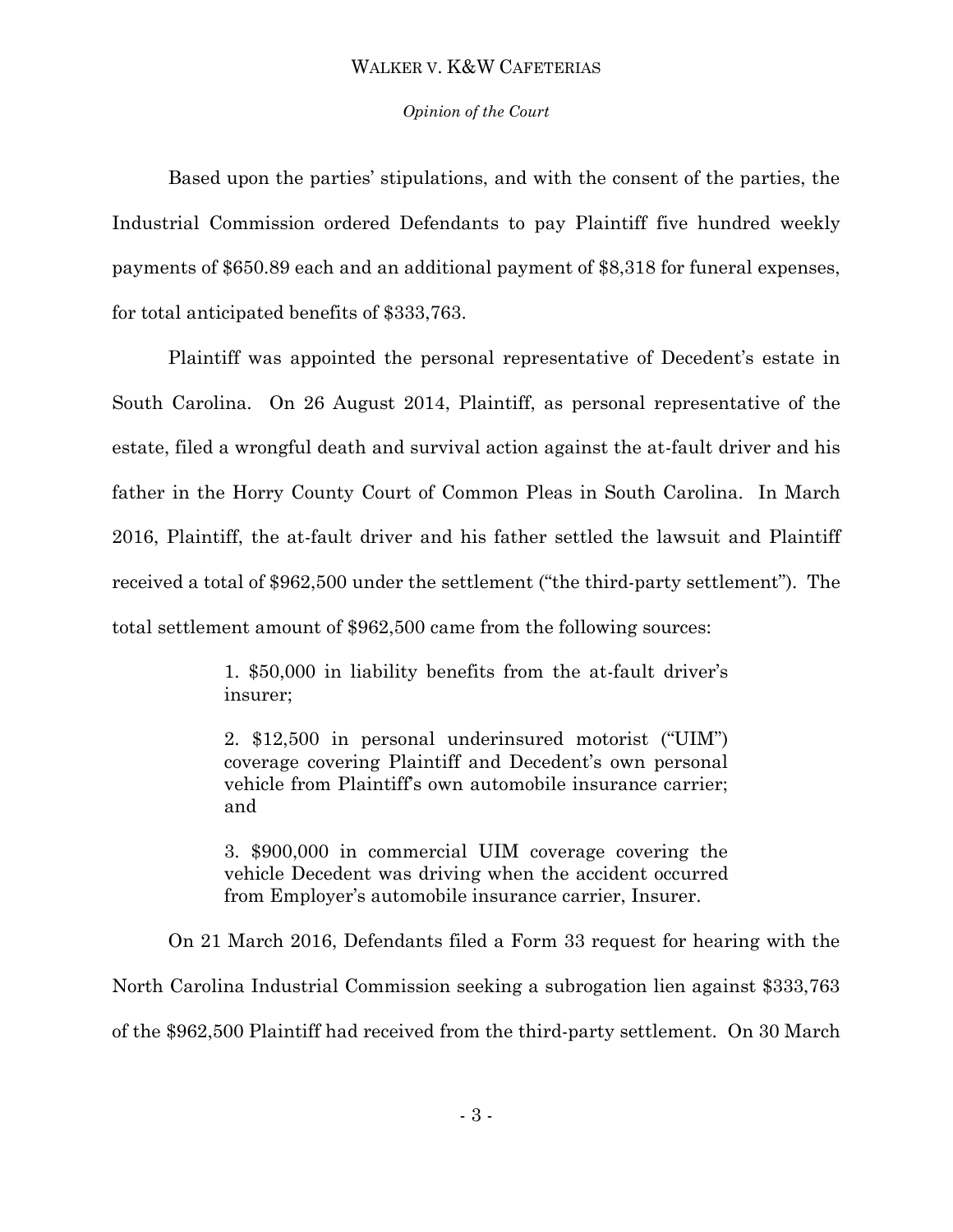#### *Opinion of the Court*

2016, Plaintiff filed a declaratory judgment action in the Horry County Court of Common Pleas in South Carolina seeking a declaration of "whether the Defendants are entitled to assert a claim against any and all settlement proceeds, including those settlement proceeds paid under the [underinsured motorist] coverage."

Defendants removed Plaintiff's declaratory judgment action to the United States District Court for the District of South Carolina based upon the diversity of state citizenship of the parties on 2 May 2016. On 13 June 2016, Plaintiff filed a motion with the North Carolina Industrial Commission to stay the proceedings, pending the outcome of the declaratory judgment action in the United States District Court. The Industrial Commission denied Plaintiff's motion to stay the proceedings by an order filed 28 June 2016.

On 28 July 2016, Plaintiff filed an appeal for a hearing before a deputy commissioner. Before the scheduled hearing, "the parties jointly requested that in lieu of testimony, they be allowed to try the case on stipulated facts and exhibits with the submission of briefs and proposed decisions[.]" Plaintiff argued South Carolina law controlled over North Carolina law to the extent South Carolina forbids subrogation of UIM proceeds for workers' compensation benefits under S.C. Code § 38-77-160.

On 10 July 2017, the deputy commissioner filed an opinion and award ruling in favor of Defendants and requiring Plaintiff to apply the \$962,500 from the third-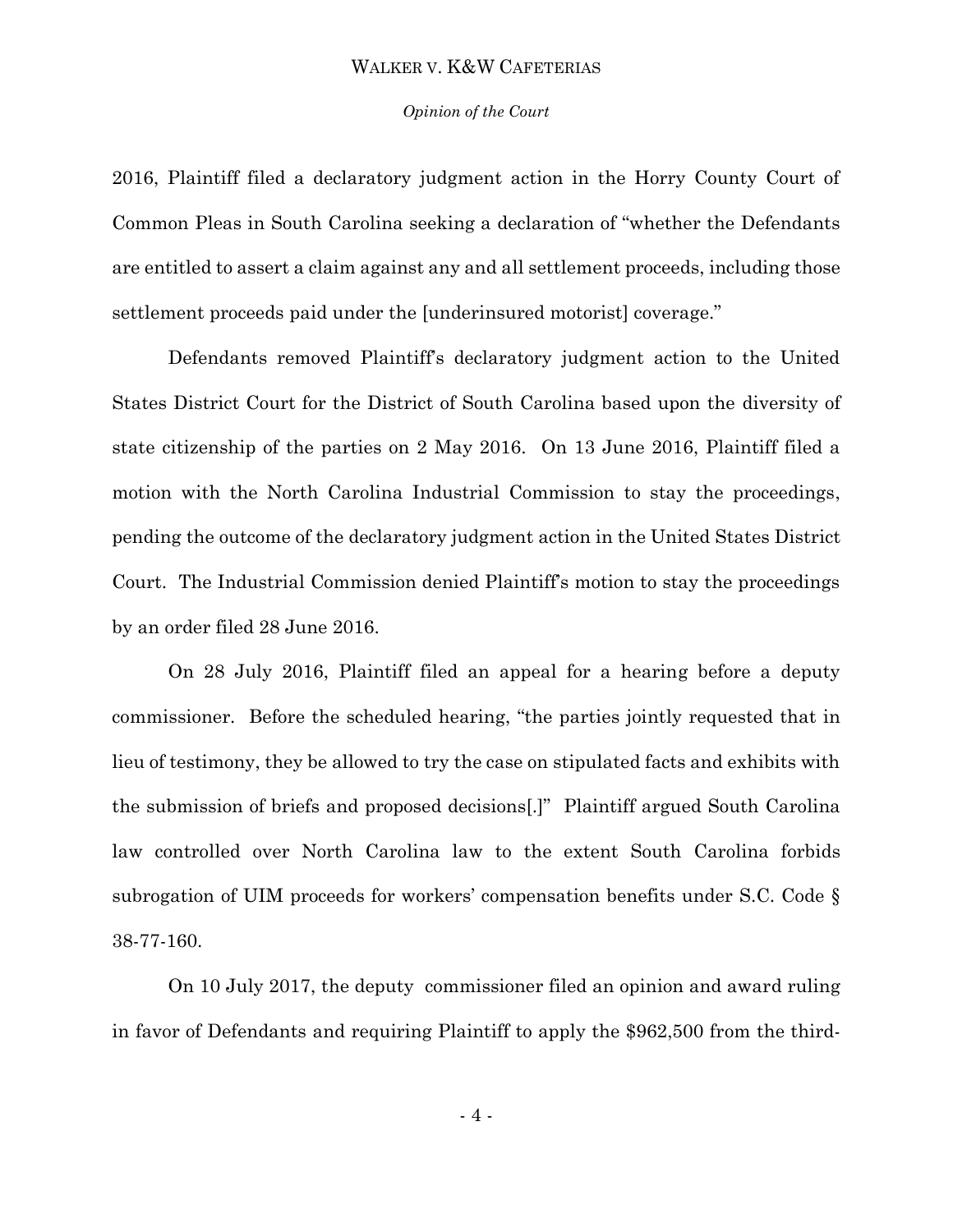## *Opinion of the Court*

party settlement to satisfy Defendants' \$333,763 subrogation lien. Plaintiff appealed the deputy commissioner's opinion and award to the full Industrial Commission ("the

Full Commission").

On 26 January 2018, while Plaintiff's appeal to the Full Commission was pending, the United States District Court entered an order holding it "will abstain from exercising jurisdiction over [Plaintiff's] declaratory action, and will dismiss it without prejudice to the parties pursuing their claims before the Industrial Commission and the North Carolina appellate courts."

On 27 February 2018, the Full Commission issued an opinion and award. The

Full Commission found, in relevant part:

3. . . . Decedent was killed when his vehicle was struck by another vehicle operated by . . . "third parties," as defined in . . . N.C. Gen. Stat. § 97-10.2(a).

. . . 12. Under the terms of the Consent Opinion and Award, Plaintiff and Defendants stipulated to the Industrial Commission's jurisdiction over Plaintiff's workers' compensation claim. Furthermore, N.C. Gen. Stat. §§ 97- 91 and 97-10.2 confer[] the Industrial Commission with personal jurisdiction over Plaintiff and subject matter jurisdiction over all aspects of the workers' compensation claim, including Defendant's lien.

. . .

14. Plaintiff conceded in her brief to the Deputy Commissioner that the distribution formula in N.C. Gen. Stat. § 97-10.2(f) would apply to the \$50,000.00 in liability insurance proceeds.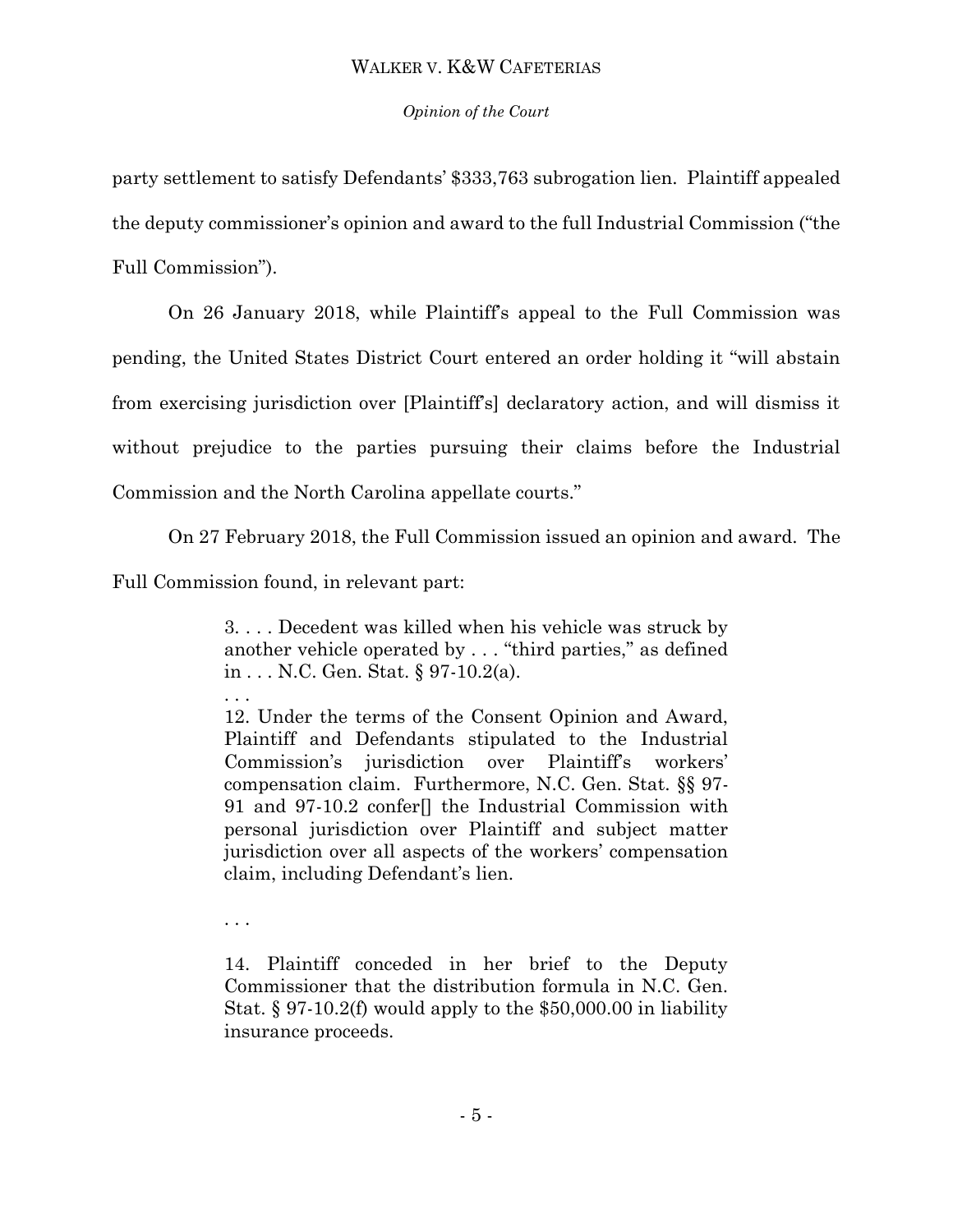### *Opinion of the Court*

15. Plaintiff's \$900,000.00 in commercial UIM proceeds were paid pursuant to a North Carolina liability policy. While the policy contains a South Carolina endorsement (as well as endorsements or financial responsibility identification cards for Florida, West Virginia, and Virginia), the UIM policy was made in North Carolina, was paid pursuant to the provisions of a North Carolina policy, and is subject to the laws of this State.

The Full Commission concluded Defendants were entitled to a subrogation lien

on the entire third-party settlement proceeds "and not just [Plaintiff's] share of the

Third-Party Recovery." The Full Commission's opinion and award directed the

distribution of the third-party settlement amount of \$962,500 as follows:

a. The sum of \$5,921.91 shall be paid to Plaintiff's counsel for payment of actual costs pursuant to N.C. Gen. Stat. §  $97-10.2(f)(1)(a);$ 

b. The sum of \$320,833.33 shall be paid to Plaintiff's counsel for payment of attorney's fees pursuant to N.C. Gen. Stat.  $\S 97-10.2(f)(1)(b);$ 

c. The sum of \$222,507.63 shall be paid to Defendants pursuant to N.C. Gen. Stat. § 97-10.2(f)(1)(c) and (f)(2); and

d. The remaining sum of \$413,237.13 shall be paid to Plaintiff pursuant to N.C. Gen. Stat.  $\S 97-10.2(f)(1)(d)$ .

Plaintiff filed timely notice of appeal to this Court.

## II. Jurisdiction

Jurisdiction lies in this Court pursuant to N.C. Gen. Stat. § 97-86 (2017).

## III. Issues

Plaintiff argues: (1) the Full Commission exceeded its subject matter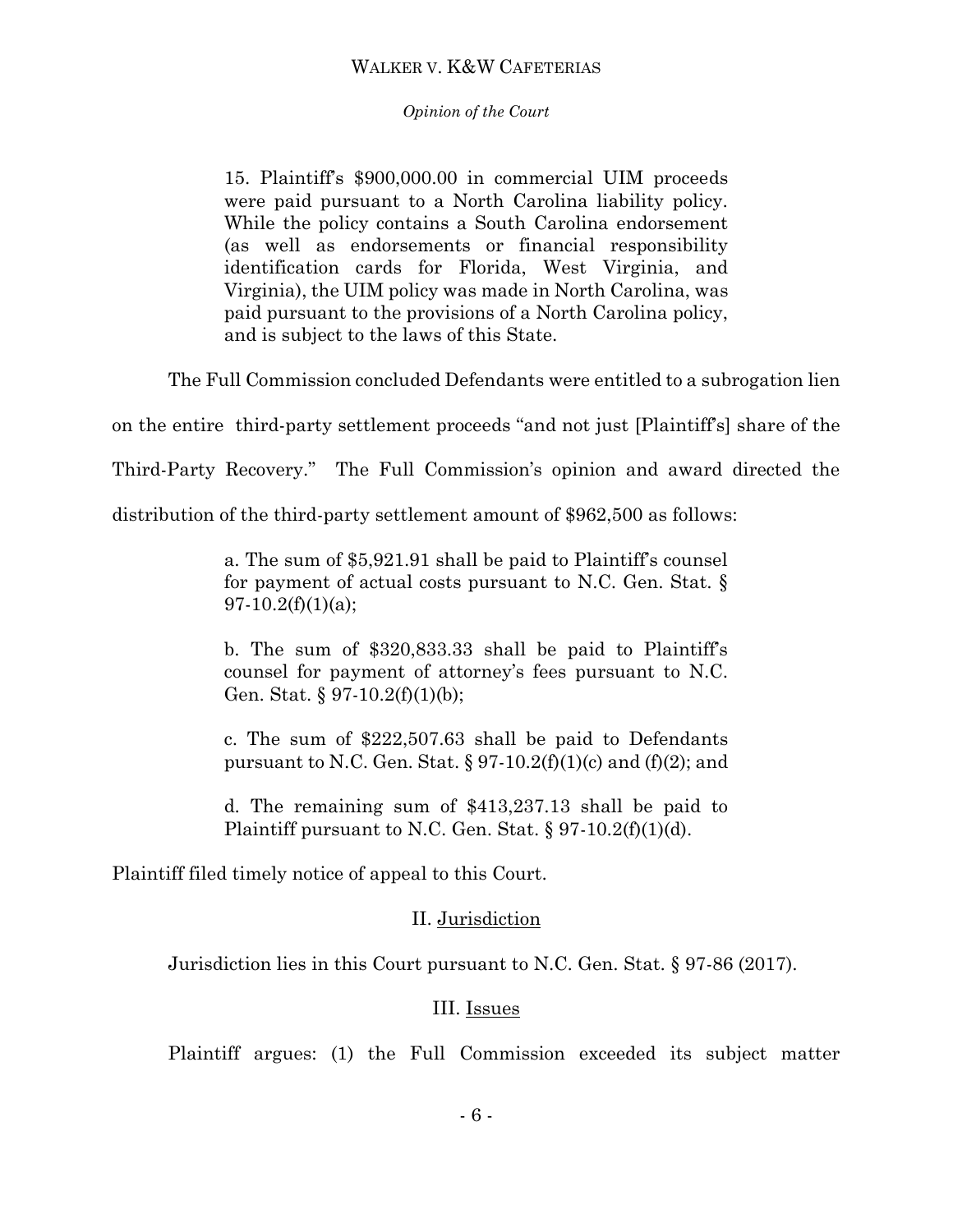#### *Opinion of the Court*

jurisdiction by ordering the distribution of out-of-state UIM proceeds to satisfy a workers' compensation lien, when the proceeds were shares of an out-of-state wrongful death recovery for some recipients who never received workers' compensation benefits under North Carolina law; (2) the UIM insurance proceeds were paid under South Carolina insurance policies; and (3) S.C. Code. § 38-77-160 immunizes the South Carolina UIM proceeds from all subrogation.

### IV. Standard of Review

An opinion and award from the Industrial Commission is reviewed to determine:

> (1) whether its findings of fact are supported by any competent evidence in the record; and (2) whether the Industrial Commission's findings of fact justify its legal conclusions. The Industrial Commission's conclusions of law are reviewable de novo by this Court.

*Moore v. City of Raleigh*, 135 N.C. App. 332, 334, 520 S.E.2d 133, 136 (1999) (citation and quotation marks omitted).

"Whether North Carolina law or South Carolina law governs is a question of law which we review *de novo*." *Anglin v. Dunbar Armored, Inc.*, 226 N.C. App. 203, 206, 742 S.E.2d 205, 207 (2013).

## V. Analysis

## A. *In re Bullock*

Plaintiff acknowledges she "does not dispute that Defendants have a workers'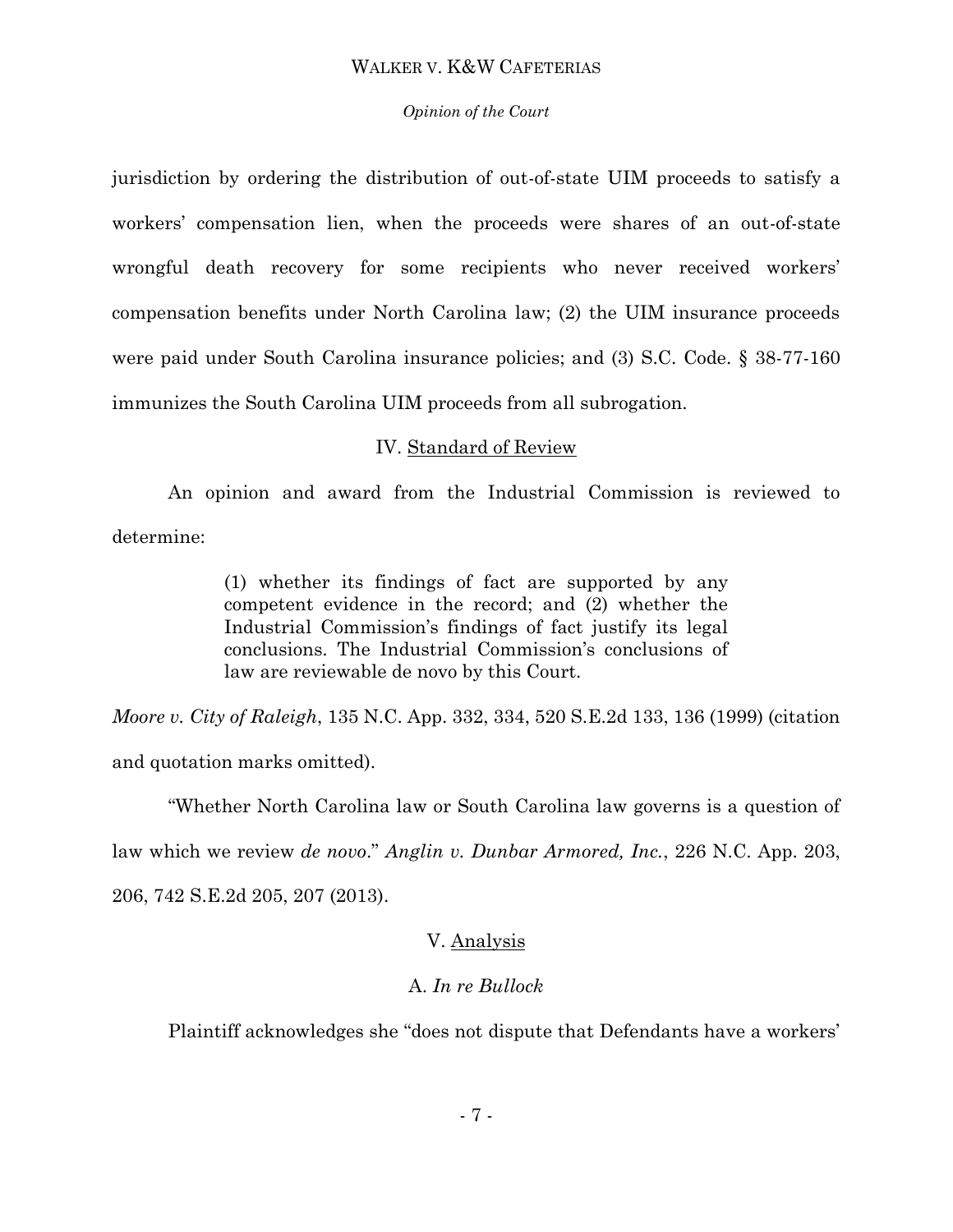## *Opinion of the Court*

compensation lien." Plaintiff argues the Full Commission exceeded its subject matter jurisdiction "to the extent that the Full Commission held that the workers' compensation lien extends to funds other than [Plaintiff's] share of the wrongful death recovery[.]"

N.C. Gen. Stat. § 97-10.2 (2017) provides authority for an employer to obtain a subrogation lien for workers' compensation benefits paid by the employer against amounts recovered from and against a third-party tortfeasor. The statute provides, in relevant part:

> $(f)(1)$ ... if an award final in nature in favor of the employee has been entered by the Industrial Commission, *then any amount obtained by any person by settlement with, judgment against*, or otherwise from the third party by reason of such injury or death *shall* be disbursed by order of the Industrial Commission for the following purposes and in the following order of priority:

. . .

c. Third to the reimbursement of the employer for all benefits by way of compensation or medical compensation expense paid or to be paid by the employer under award of the Industrial Commission.

. . .

(h) *In any . . . settlement with the third party, every party to the claim for compensation shall have a lien to the extent of his interest* under (f) hereof upon any payment made by the third party by reason of such injury . . . . and such lien may be enforced *against any person receiving such funds*.

N.C. Gen. Stat. §§ 97-10.2(f)(1), (h) (emphasis supplied).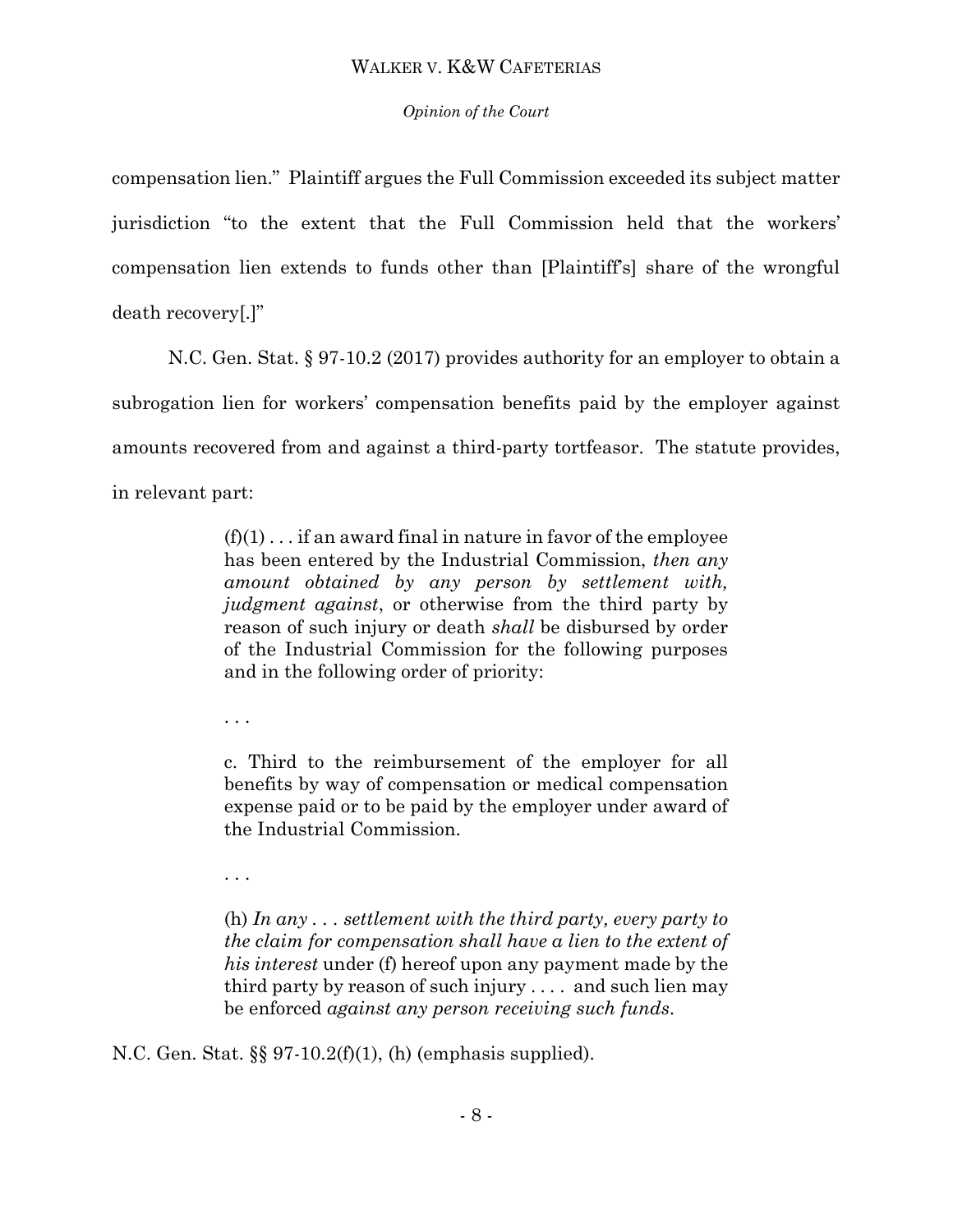#### *Opinion of the Court*

Plaintiff contends the Full Commission lacks subject matter jurisdiction to order subrogation of the portions of the third-party settlement that are the distributive shares of the wrongful death recovery of Decedent's six adult children.

Plaintiff acknowledges this Court's binding and prior published opinion in *In re Estate of Bullock*, 188 N.C. App. 518, 655 S.E.2d 869 (2008). Plaintiff states "*Bullock* is the only opinion indicating that the distributive shares of a wrongful death recovery can be used to satisfy a workers' compensation lien, even when the recipients of that recovery never received workers' compensation."

In *Bullock*, a construction worker was killed in the course of his employment. *Bullock*, 188 N.C. App. at 519, 655 S.E.2d at 870. The decedent construction worker was not married and had no children. *Id.* The decedent's girlfriend and his two minor nephews had lived with him prior to his death. *Id.* The decedent died intestate and his only heir, pursuant to the Intestate Succession Act, was his mother. *Id.* 

The construction worker's family members filed a workers' compensation claim for death benefits. *Id.* The Industrial Commission issued an opinion and award finding that the minor nephews were wholly and fully dependent on the decedent for support and that they were the only persons entitled to receive death benefits. *Id.* 

The decedent's estate separately brought a wrongful death claim against the dump truck driver, who had run over decedent, and the driver's employer. After the decedent's estate entered into a settlement agreement of the wrongful death claim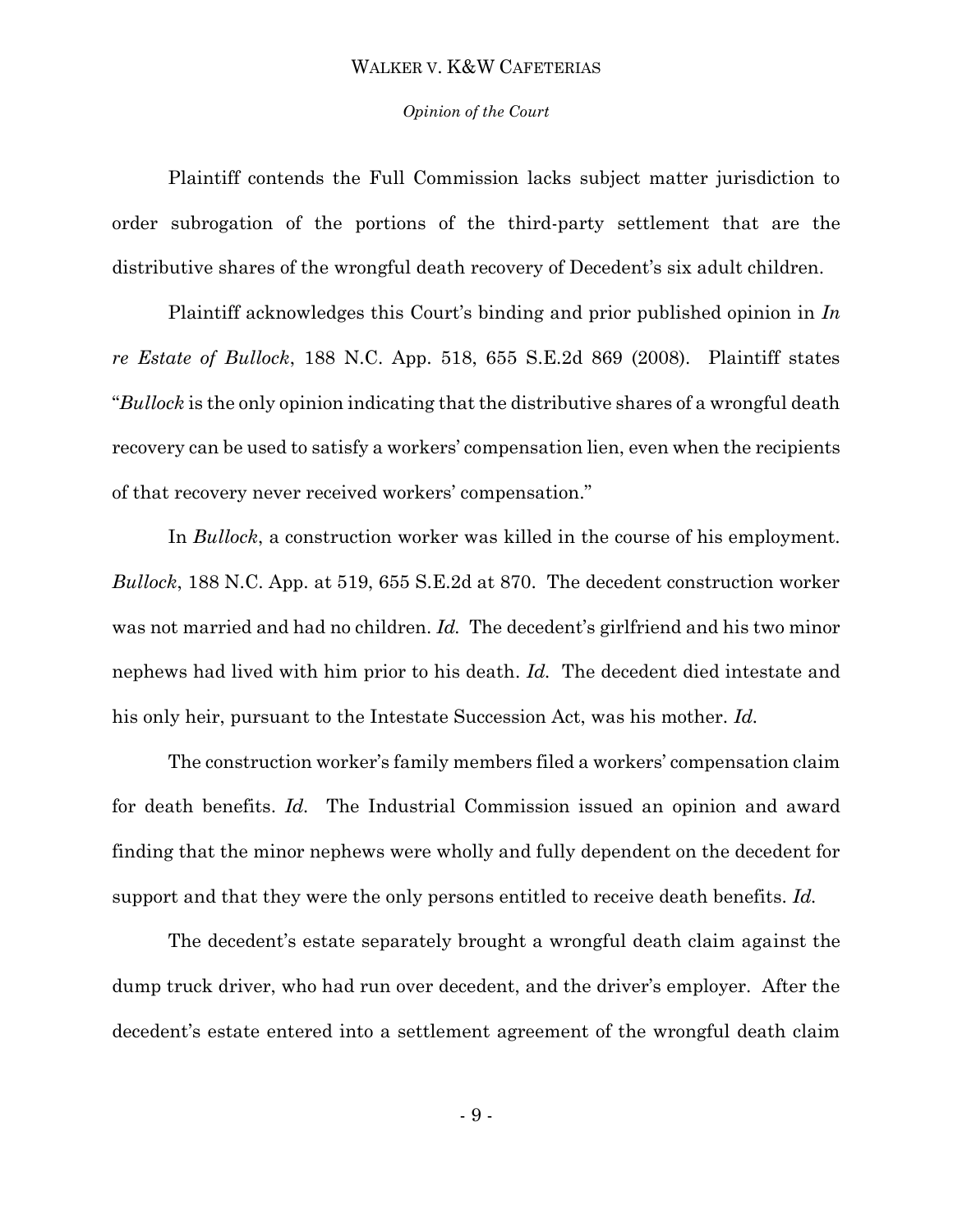#### *Opinion of the Court*

with the dump truck driver and the driver's employer, the estate sought approval of the agreement by the trial court. *Id.* The decedent's employer and insurer filed a motion seeking to set aside the settlement agreement and for a declaration they possessed a workers' compensation lien on the settlement proceeds. *Id.* 

The trial court denied decedent's employer and insurer's motion to set aside the settlement agreement, approved the settlement agreement, and ruled in part that the decedent's employer and its insurance carrier did not have a valid workers' compensation lien on the settlement proceeds. *Id.* at 520-21, 655 S.E.2d at 871.

This Court reversed the trial court's ruling. *Id.* at 521, 655 S.E.2d at 871. The Court analyzed the plain language of N.C. Gen. Stat. § 97-10.2 and held the decedent's employer and insurance carrier had "a statutory lien against *any* payment made by a third-party tortfeasor arising out of an injury or death of an employee subject to the [Workers' Compensation] Act." *Id.* at 524, 655 S.E.2d at 873 (emphasis in original). This Court also held "[t]his lien may be enforced against '*any* person receiving such funds.'" *Id.* (quoting N.C. Gen. Stat. § 97-10.2(h)) (emphasis in original)).

In reaching its holding, this Court stated:

Although the General Assembly expressly subrogated the rights of an employer's insurance carrier to that of an employer, *see* N.C. Gen. Stat. § 97-10.2(g), we find no language in section 97-10.2 subrogating the rights of an employer to that of the beneficiaries of the workers' compensation award. If the General Assembly intended to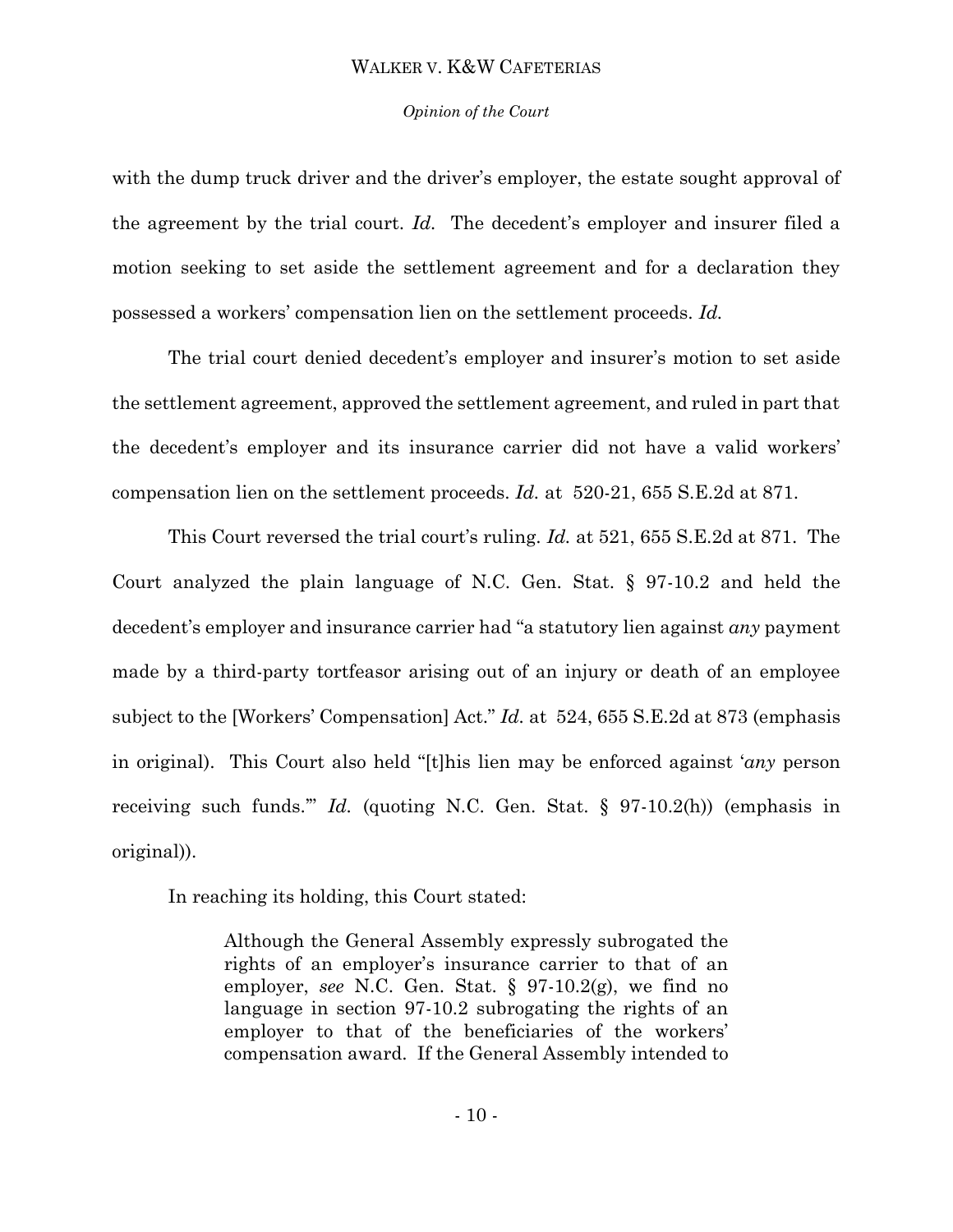*Opinion of the Court*

subrogate the employer's rights to that of the beneficiaries of the award, they would have done so expressly as they did in subsection (g). Instead, the extent of an employer's subrogation interest under subsection (f) is measured by compensation paid or to be paid by the employer.

*Id.* 

*Bullock* holds that even though the beneficiaries under the third-party wrongful death claim never received any workers' compensation benefits, they were nevertheless subject to the subrogation lien statute under N.C. Gen. Stat. § 97- 10.2(h). *See id.* 

Plaintiff does not contend that *Bullock* is distinguishable from the matter at hand nor does she argue *Bullock* is not controlling. Plaintiff instead contends that *Bullock* was wrongly decided and places her, as the personal representative of Decedent's estate, in a conflict of interest *vis-à-vis* Decedent's six adult children. Plaintiff requests that "[t]o the extent that the Court feels obligated to follow *Bullock*, which produces this conflict of interest, [Plaintiff] asks the panel members of the Court for at least a dissenting opinion[.]"

The Supreme Court of North Carolina and this Court have long recognized that "[w]here a panel of the Court of Appeals has decided the same issue, albeit in a different case, a subsequent panel of the same court is bound by that precedent, unless it has been overturned by a higher court." *In re Civil Penalty*, 324 N.C. 373, 384, 379 S.E.2d 30, 37 (1989). This Court recently discussed *In re Civil Penalty* in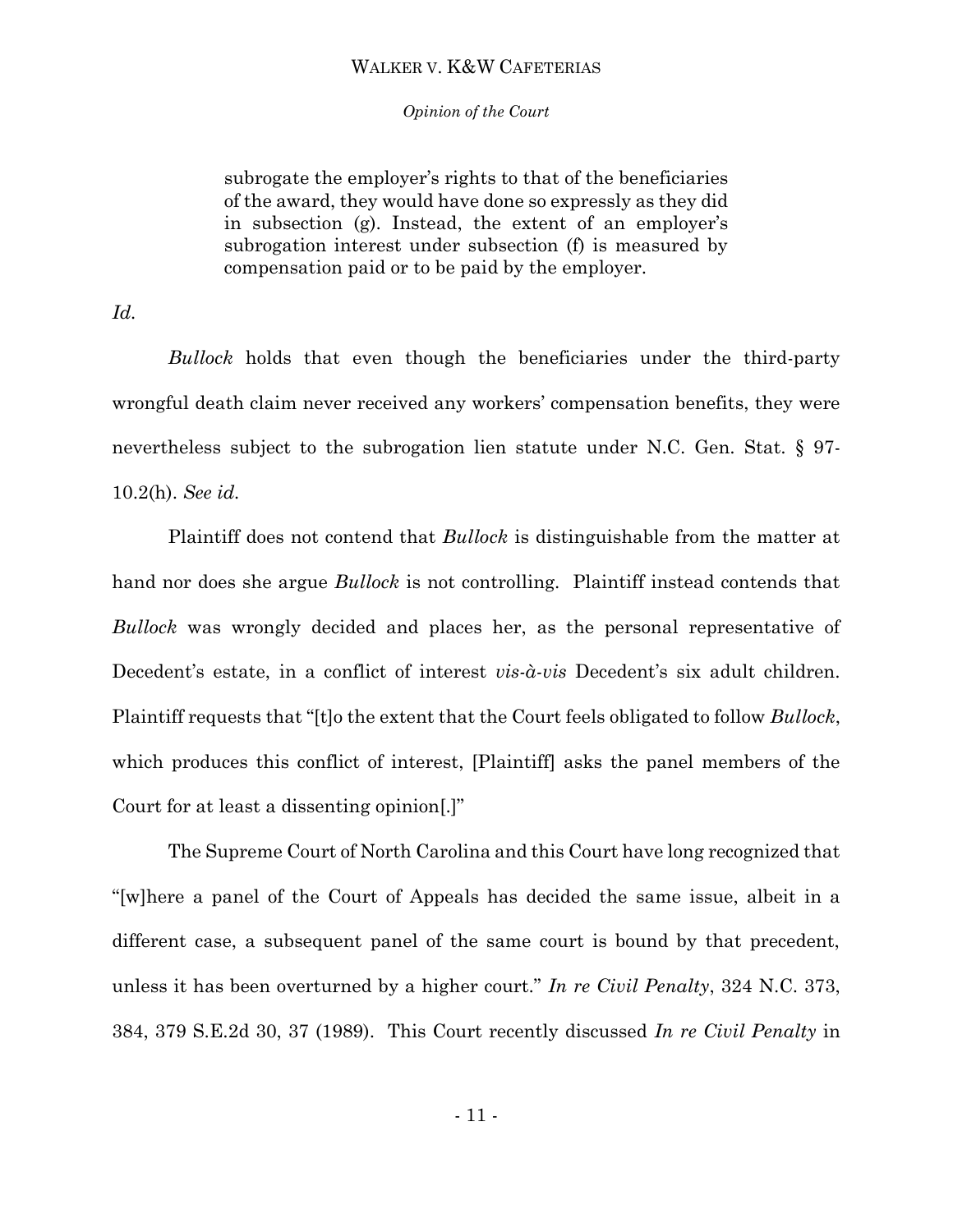*Opinion of the Court*

*State v. Gonzalez* and stated:

*In re Civil Penalty* stands for the proposition that, where a panel of this Court has decided a legal issue, future panels are bound to follow that precedent. This is so even if the previous panel's decision involved narrowing or distinguishing an earlier controlling precedent—even one from the Supreme Court—as was the case in *In re Civil Penalty*. Importantly, *In re Civil Penalty* does not authorize panels to overrule existing precedent on the basis that it is inconsistent with earlier decisions of this Court.

*State v. Gonzalez*, *\_\_ N.C. App. \_\_, \_\_, \_\_ S.E.2d \_\_, \_\_, 2019 WL 189853 at \*3 (2019).* 

This Court is bound by our prior holding in *Bullock. In re Civil Penalty*, 324 N.C. at 384, 379 S.E.2d at 37*.* Any recovery obtained by "any person receiving such funds" through a wrongful death claim against third parties is subject to a subrogation lien under N.C. Gen. Stat. § 97-10.2(h) when workers' compensation benefits have been advanced because of a covered employee's death, even if the claimants never received any workers' compensation benefits. *Bullock*, 188 N.C. App. at 524, 655 S.E.2d at 873.

Being bound by *In re Civil Penalty,* we are without authority to overturn a prior panel of this Court. 324 N.C. at 384, 379 S.E.2d at 37. Plaintiff's argument is overruled.

## B. *Jurisdiction Over Property Located Outside North Carolina*

Plaintiff argues that "[e]ven if the Industrial Commission could reach the property belonging to non-'employees' and non-'dependents' under N.C. Gen. Stat. §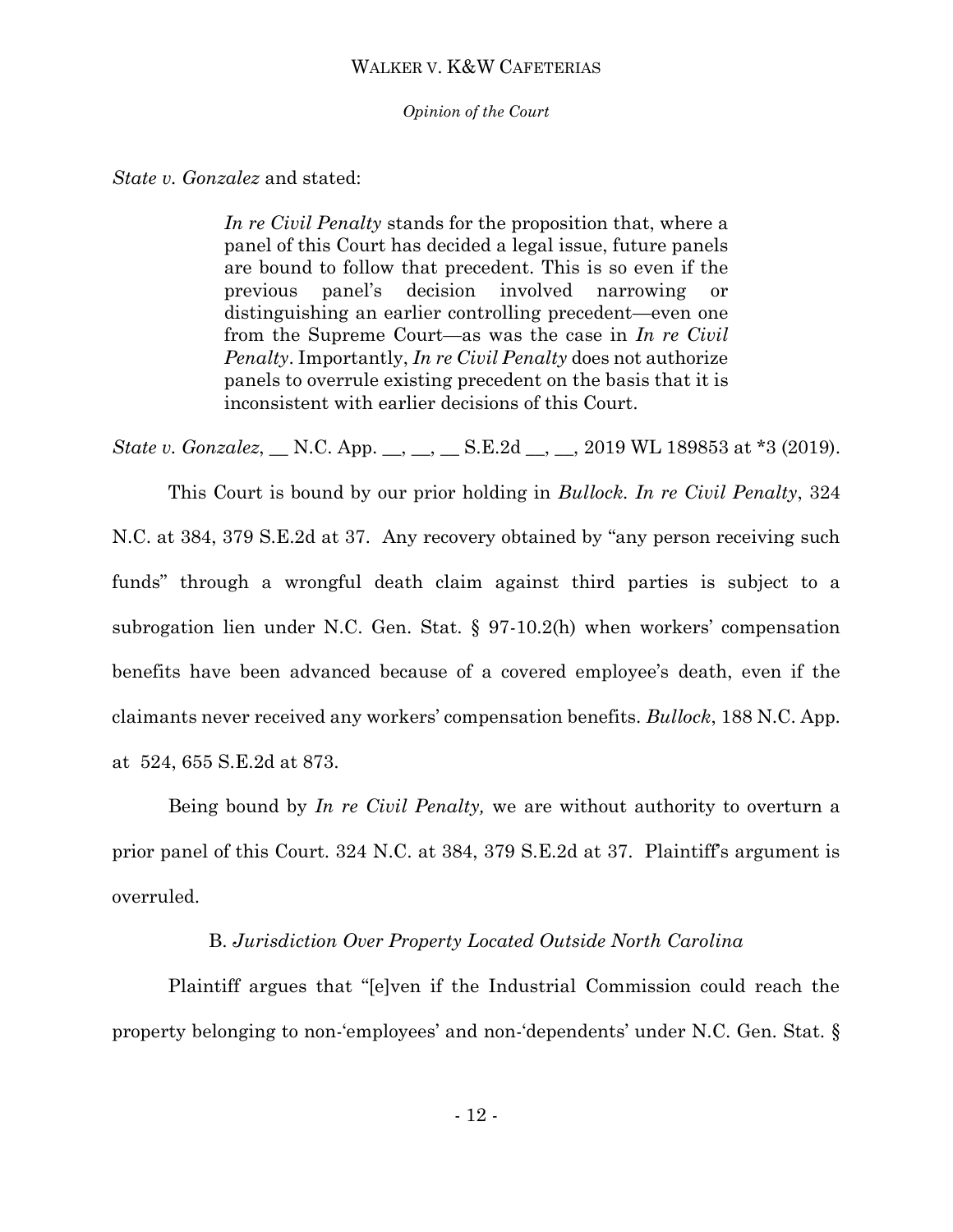#### *Opinion of the Court*

97-10.2, the Commission cannot exercise its jurisdiction to affect the rights to that property when it is located outside of North Carolina."

Plaintiff asserts the UIM proceeds are "located in South Carolina and paid under South Carolina law in a South Carolina wrongful death action before a South Carolina court" and the Industrial Commission lacks *in rem* jurisdiction over the proceeds and lacks the jurisdiction to order distribution of the UIM proceeds.

Plaintiff does not contend the Industrial Commission lacked *in personam*  jurisdiction over her. Plaintiff jointly stipulated with Defendants to the North Carolina Industrial Commission that "[*a]ll parties are properly before the Industrial Commission* and the Industrial Commission has subject matter jurisdiction over this matter." (Emphasis supplied). Regarding the location of the funds from the thirdparty settlement, the parties stipulated "Plaintiff's attorneys are currently holding the entirety of Plaintiff's \$962,500.00 from the Third-Party Recovery in their trust account."

"'*In rem*' proceedings encompass any action brought against a person in which essential purpose of suit is to determine title to or affect interests in specific property located within territory over which court has jurisdiction." *Green v. Wilson*, 163 N.C. App. 186, 189, 592 S.E.2d 579, 581 (2004) (quoting *Black's Law Dictionary* 793 (6th ed. 1990)). In *Green,* this Court recognized

> that a foreign court with *in personam* jurisdiction could render judgments that indirectly affect ownership of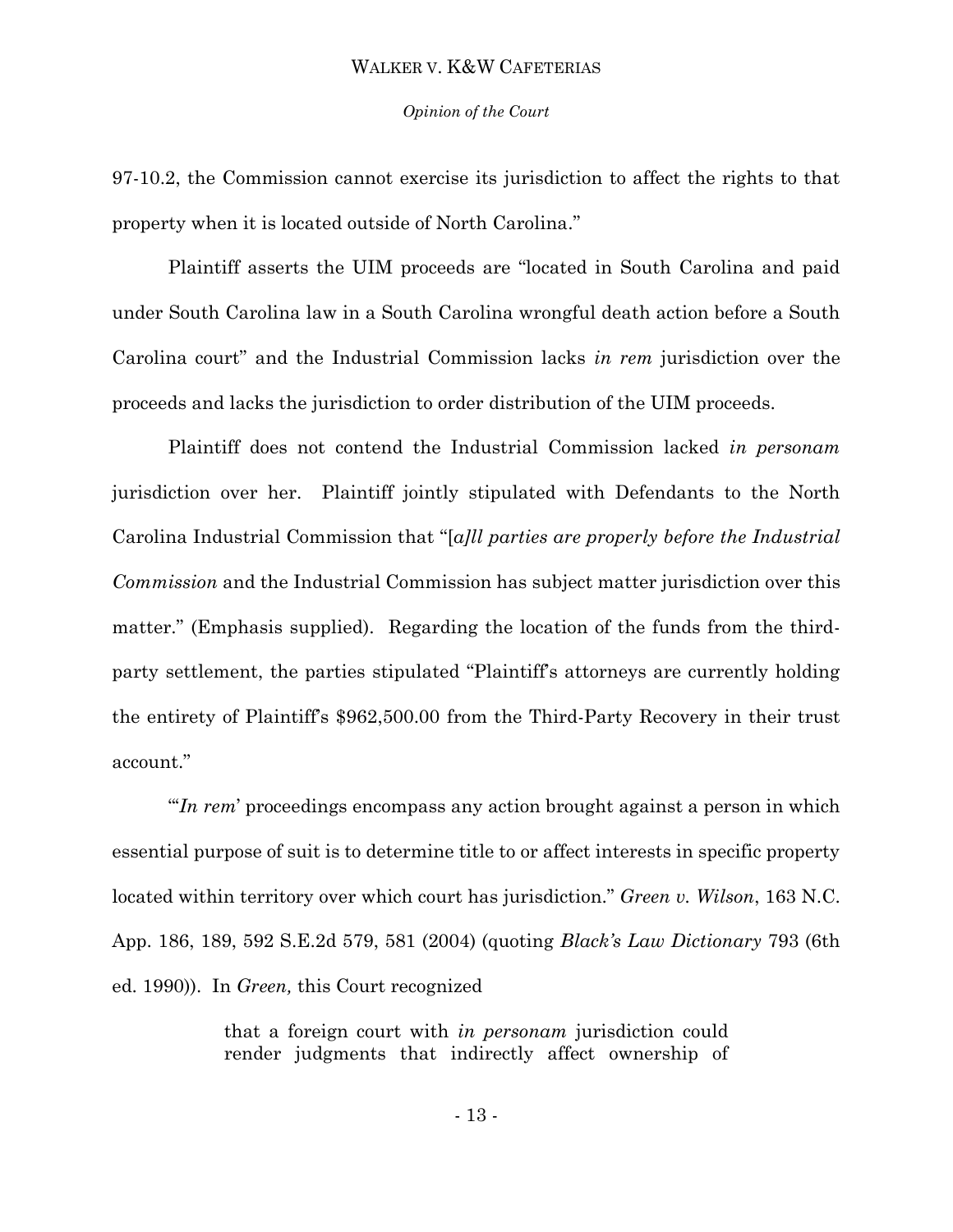*Opinion of the Court*

property over which that court would have no *in rem* jurisdiction in certain specific instances. However, a court in a jurisdiction foreign to the subject property could not determine title to the property. An example of the former would be an equitable distribution in which the divorcing couple hold property in North Carolina but bring the divorce action in another state. The foreign court would have the authority, under principles of *in personam* jurisdiction, to divide the commonly held title. But where the ownership of the deed is in dispute or there is a cloud on the title, a court must have *in rem* jurisdiction to decide such matters.

*Id.* "By means of its power over the person of the parties before it, a court may, in proper cases, compel them to act in relation to property not within its jurisdiction, but its decrees do not operate directly upon the property nor affect its title." *McRary v. McRary*, 228 N.C. 714, 718, 47 S.E.2d 27, 30 (1948).

The Industrial Commission acted within its proper and stipulated personal jurisdiction over Plaintiff to order her to distribute the amount she had obtained from the third-party settlement in accordance with N.C. Gen. Stat. § 97-10.2. Even if the \$962,500 from the third-party settlement is not present within North Carolina, Defendants may enforce the Commission's opinion and award in South Carolina under South Carolina's version of the Uniform Enforcement of Foreign Judgments Act, S.C. Code. §§ 15-35-900 to -960 (2018).

Plaintiff's argument is also suspect in light of her stipulation that the Industrial Commission's order of distribution could be applied to the \$50,000 portion of the third-party settlement obtained from the liability insurance proceeds from the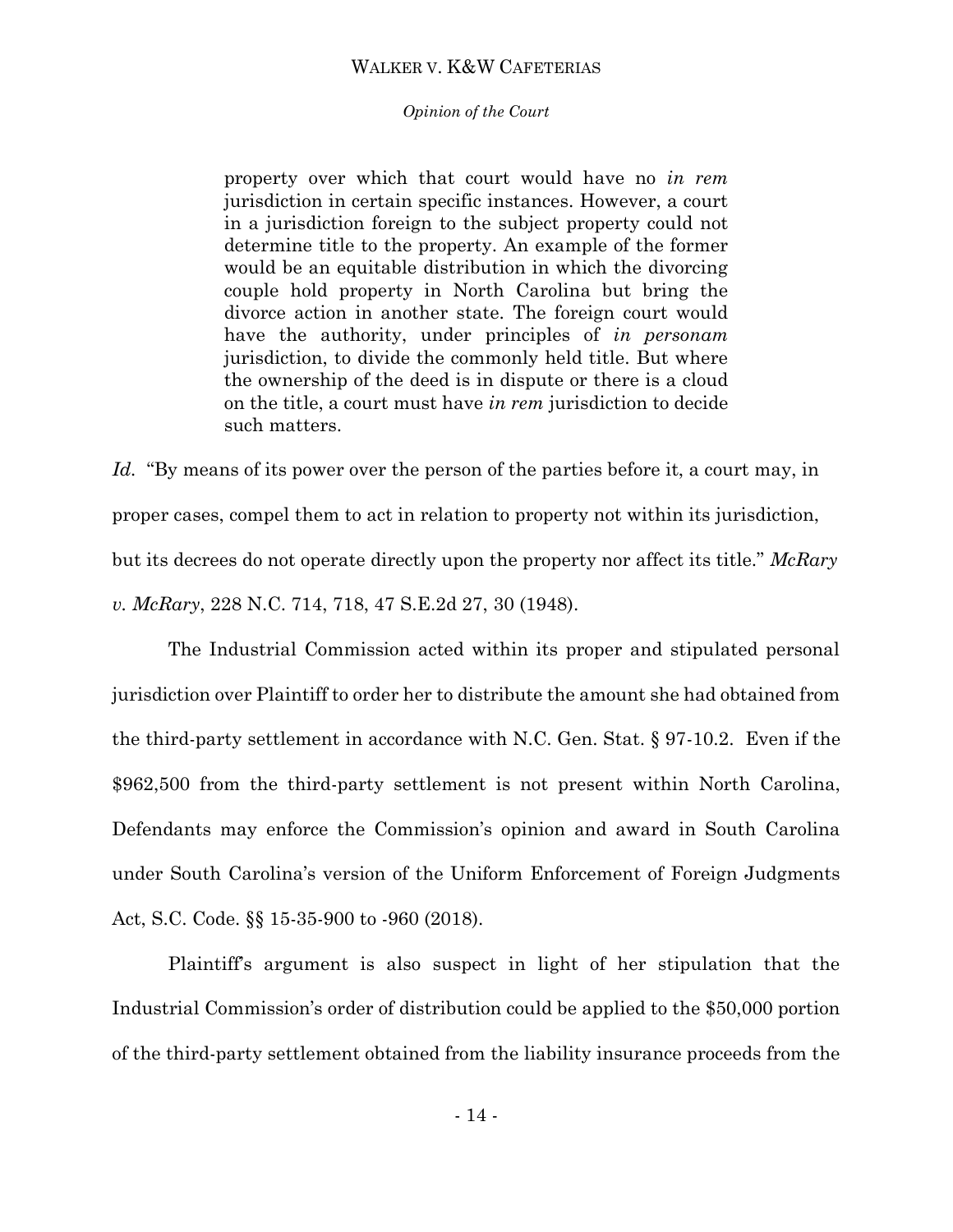## *Opinion of the Court*

at-fault driver's South Carolina insurance policy. It is uncontested by the parties that the \$50,000 portion of the third-party settlement from the liability insurance proceeds is located within South Carolina, was obtained from a South Carolina insurance policy from the wrongful death action brought in South Carolina. Plaintiff's argument is overruled.

# C. *Anglin v. Dunbar Armored*

The Full Commission's opinion and award also relied, in part, upon this Court's

opinion in *Anglin v. Dunbar Armored, Inc.,* 226 N.C. App. 203, 742 S.E.2d 205 (2013),

to conclude North Carolina law allowing for subrogation liens over third-party

wrongful death awards in workers' compensation cases applies in this situation.

The Commission concluded, in part:

2. Under traditional conflict of laws rules, matters affecting the parties' substantive rights are determined by *lex loci*, the law of the situs of the claim, while procedural or remedial issues are determined by the *lex fori*, or law of the forum where the remedy is sought . . . It is well-established that rights arising from the subrogation lien under N.C. Gen. Stat. § 97-10.2 are remedial or procedural in nature, not substantive. . . . Therefore, the forum where relief is sought is North Carolina, specifically, the Industrial Commission. . . . Thus, N.C. Gen. Stat. § 97-10.2, rather than South Carolina law, controls the rights of parties concerning Defendants' statutory subrogation lien. *Anglin v. Dunbar Armored* 226 N.C. App. 203, 209-10, 742 S.E.2d 205, 209 (2013).

Plaintiff asserts "[i]n *Anglin*, the Court considered if the proceeds from a South

Carolina UIM policy affected the *existence* of a workers' compensation lien under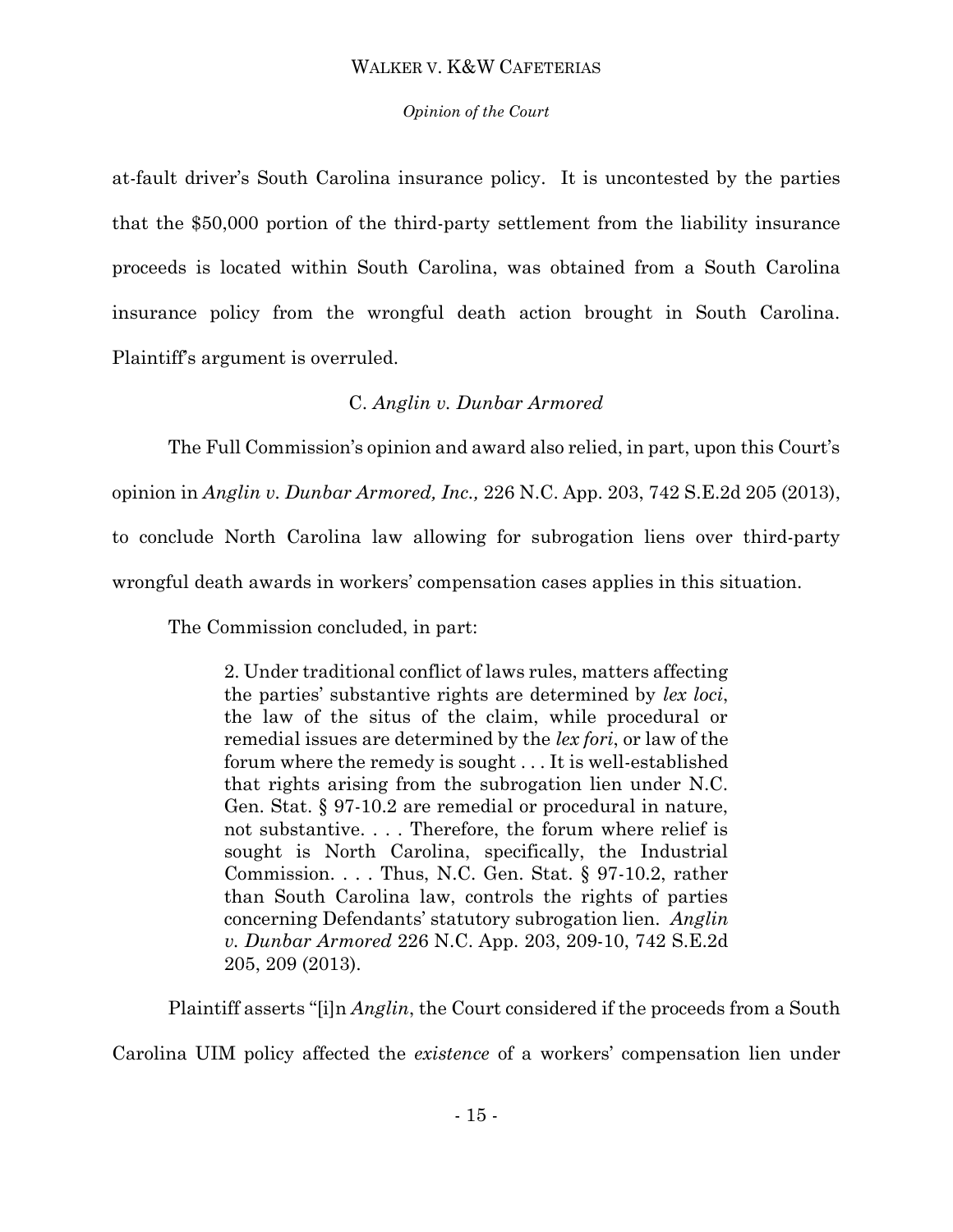#### *Opinion of the Court*

North Carolina Law against those proceeds[,]" but did not consider how parties may attach property to satisfy the lien.

In *Anglin*, a South Carolina resident who worked for Dunbar Armored, Inc., a company doing business out of North Carolina, was injured in the course and scope of his employment in an automobile accident which occurred in South Carolina. 226 N.C. App. at 204, 742 S.E.2d at 206. The injured employee received workers' compensation benefits from Dunbar under the North Carolina Workers' Compensation Act. *Id*. The injured employee subsequently settled a liability claim with the at-fault driver. *Id.* 

Dunbar agreed to settle its subrogation lien on the liability settlement for onethird of the amount of the lien. *Id.* A few months later, the injured employee settled with his UIM insurance carrier. *Id.* Dunbar was unaware of the UIM funds at the time it settled its lien with the injured employee. *Id.* 

The injured employee then filed a complaint in superior court seeking "declaratory relief and to eliminate or reduce [Dunbar's] subrogation interest[,]" pursuant to N.C. Gen. Stat. § 97-10.2(j). *Id.* The injured employee "contend[ed] that South Carolina law applies because [he] was entitled to UIM funds pursuant to a South Carolina Policy." The employee further contended that Dunbar could not subrogate UIM funds under South Carolina law, S.C. Code Ann. § 38-77-160. *Id.* The trial court ruled, in part, that North Carolina law applied over South Carolina law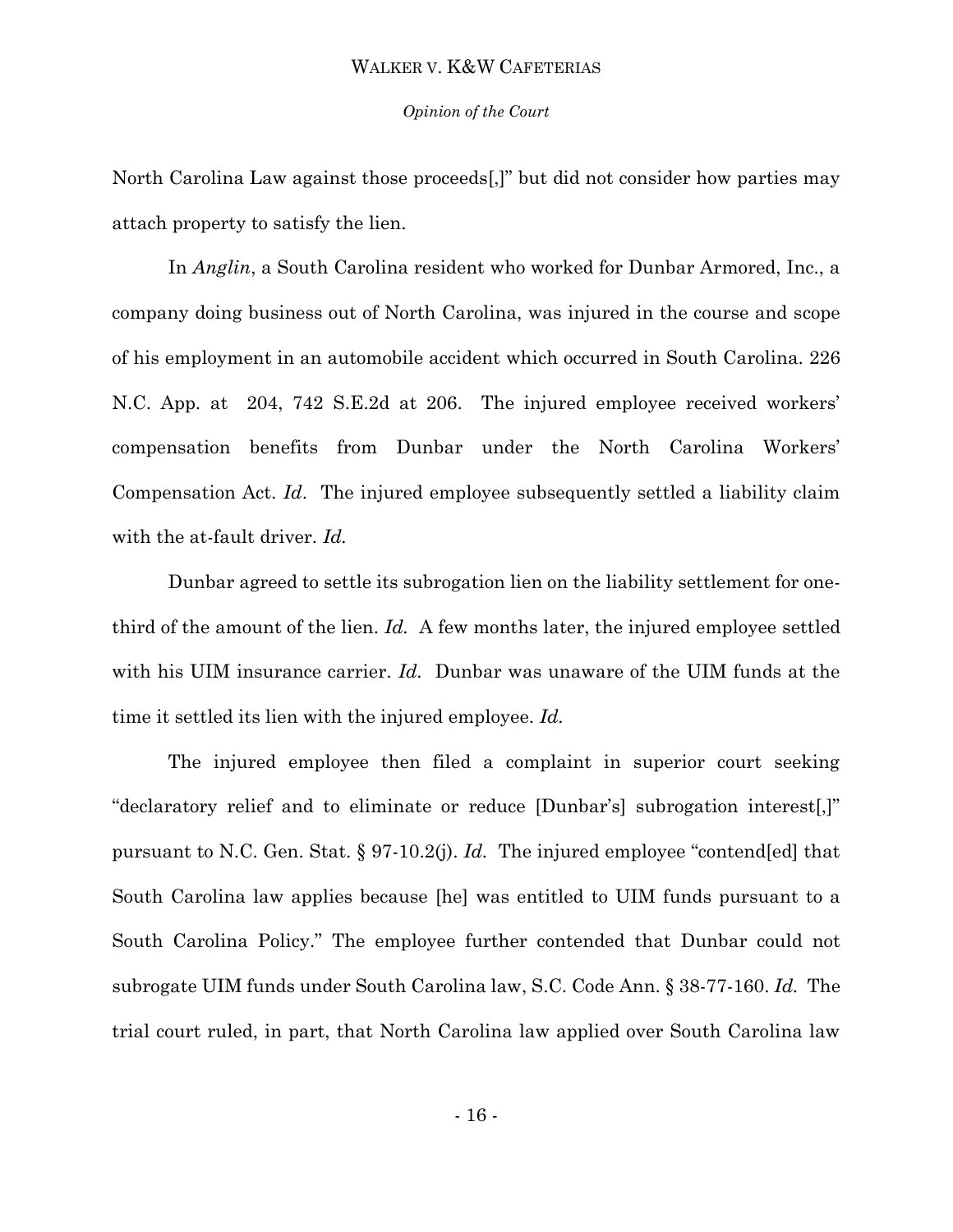## *Opinion of the Court*

and that Dunbar was entitled to the full amount of its subrogation lien. *Id.* 

On appeal, this Court analyzed the case of *Cook v. Lowe's Home Centers, Inc.*,

209 N.C. App. 364, 704 S.E.2d 567 (2011), which had held "that N.C. Gen. Stat. § 97-

10.2(j) 'is remedial in nature' and that 'remedial rights are determined by the law of

the forum.'" *Anglin*, 226 N.C. App. at 207, 742 S.E.2d at 208 (quoting *Cook*, 209 N.C.

App. at 367-68, 704 S.E.2d at 570-71).

This Court reasoned in *Cook:*

As to substantive laws, or laws affecting the cause of action, the *lex loci*—or law of the jurisdiction in which the transaction occurred or circumstances arose on which the litigation is based—will govern; as to the law merely going to the remedy, or procedural in its nature, the *lex fori*—or law of the forum in which the remedy is sought—will control.

Where a lien is intended to protect the interests of those who supply the benefit of assurance that any work-related injury will be compensated, *it is remedial in nature*. A statute that provides a remedial benefit must be construed broadly in the light of the evils sought to be eliminated, the remedies intended to be applied, and the objective to be attained.

*Cook*, 209 N.C. App. at 366-67, 704 S.E.2d at 569-70 (emphasis supplied) (citations,

quotation marks, ellipses, and brackets omitted).

Following *Cook*, this Court held in *Anglin* that because "N.C. Gen. Stat. § 97-

10.2(j) is remedial in nature and remedial rights are determined by the law of the

forum[,] ... the trial court did not err in applying N.C. Gen. Stat.  $\S 97-10.2(j)$  to [the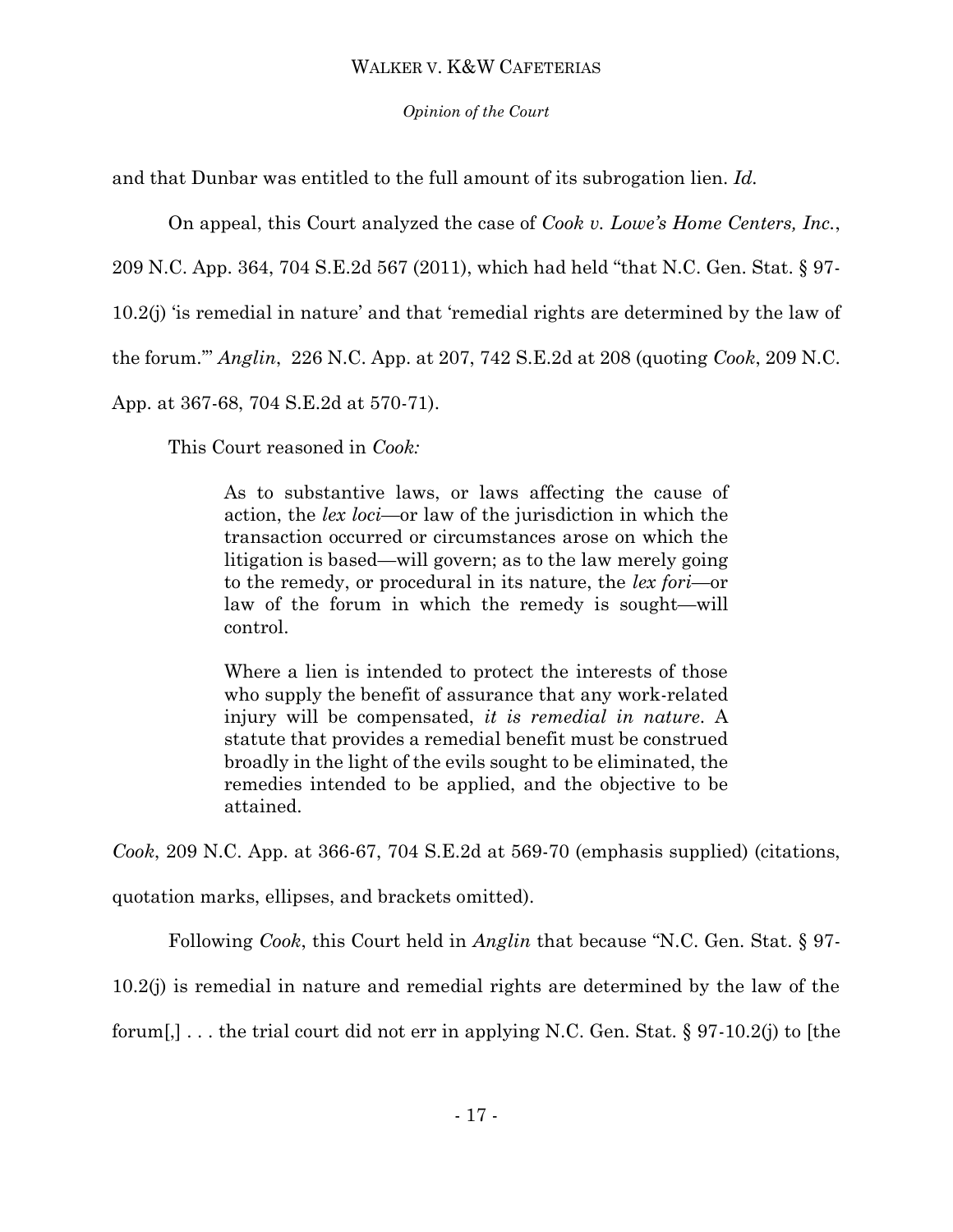#### *Opinion of the Court*

injured employee's] UIM funds received under a South Carolina insurance policy." *Anglin*, 226 N.C. App. at 209-10, 742 S.E.2d at 209 (citation and internal quotation marks omitted) (alteration in original); *see Robinson v. Leach,* 133 N.C. App. 436, 514 S.E.2d 567 (determining that subrogation rights on UIM funds are procedural in nature and controlled by the law of North Carolina as the forum state).

This Court affirmed the trial court's judgment that North Carolina law applied to allow subrogation of UIM proceeds procured under an out-of-state UIM policy and that Dunbar was entitled to the remaining proceeds from the lien on the UIM funds. *Id.* at 205, 742 S.E.2d at 207.

*Anglin* involved a proceeding brought in the trial court pursuant to N.C. Gen. Stat. § 97-10.2(j) of the Workers' Compensation Act. The instant case concerns whether the Industrial Commission possessed the authority to award a subrogation lien to Defendants and order disbursement pursuant to N.C. Gen. Stat. § 97-10.2(f). The reasoning this Court applied in *Cook*, and followed in *Anglin*, to N.C. Gen. Stat. § 97-10.2(j) is applicable here. N.C. Gen. Stat. § 97-10.2(f) is remedial in nature because it provides for "a lien [] intended to protect the interests of those who supply the benefit of assurance that any work-related injury will be compensated." *Cook*, 209 N.C. App. at 366-67, 704 S.E.2d at 569-70.

North Carolina is the forum state in this dispute, and N.C. Gen. Stat. § 97- 10.2(f) is remedial in nature. The precedents hold our statute applies over South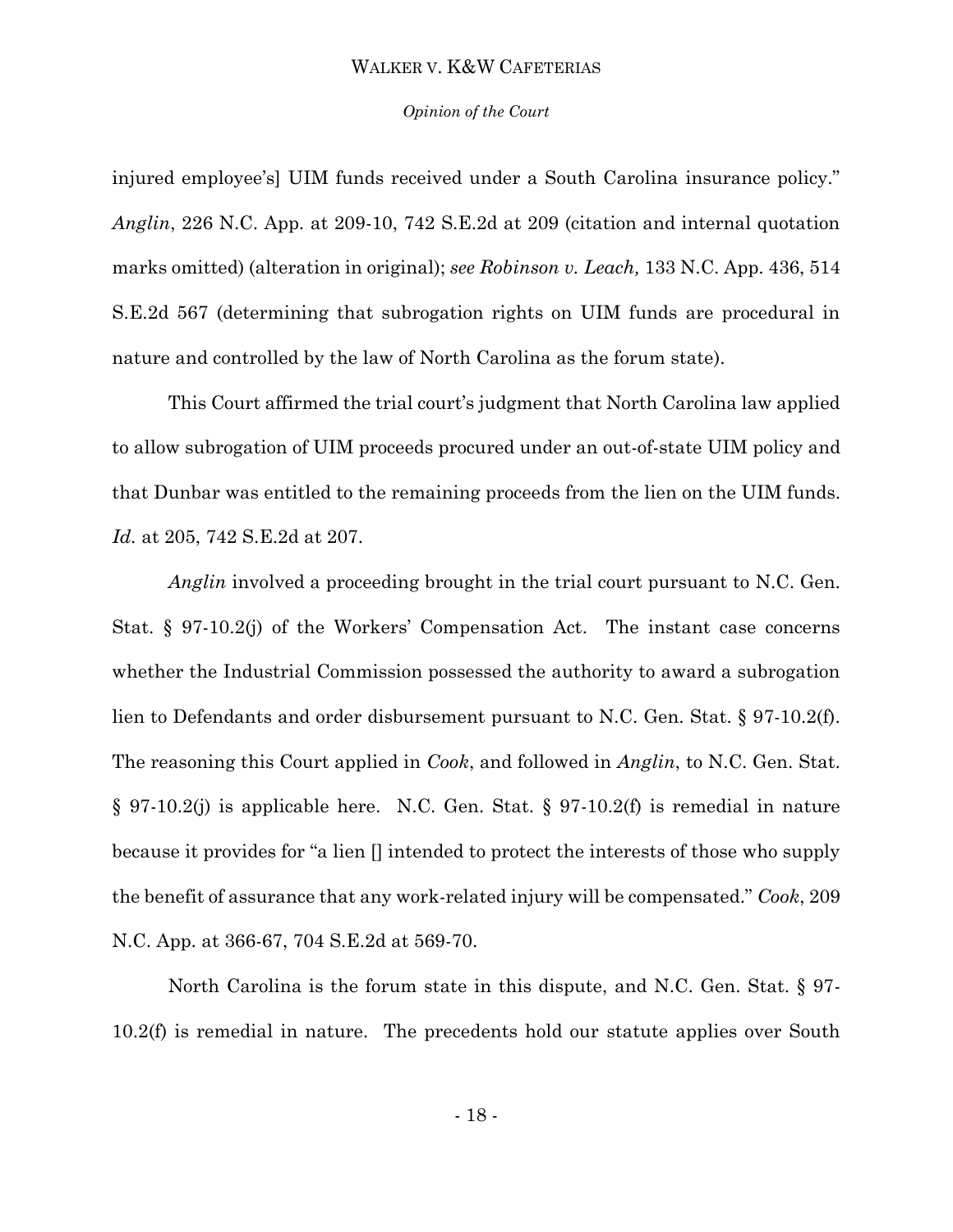## *Opinion of the Court*

Carolina law to grant Defendants a subrogation lien on the UIM proceeds recovered in the third-party settlement. *See Anglin*, 226 N.C. App. at 209-10, 742 S.E.2d at 209.

Plaintiff contends that because the UIM policies were South Carolina policies, the Industrial Commission erred in concluding that N.C. Gen. Stat. § 97-10.2(f) applied over South Carolina's anti-subrogation law on UIM proceeds, S.C. Code. § 38- 77-160. Plaintiff asserts the commercial UIM policy, though purchased and issued in North Carolina, is a South Carolina policy because of an endorsement attached thereto, which states:

> THIS ENDORSEMENT CHANGES THE POLICY. PLEASE READ IT CAREFULLY. SOUTH CAROLINA UNDERINSURED MOTORIST COVERAGE

> For a covered "auto" licensed or principally garaged in, or "garage operations" conducted in, South Carolina, this endorsement modifies insurance provided under the following:

BUSINESS AUTO COVERAGE FORM GARAGE COVERAGE FORM MOTOR CARRIER COVERAGE FORM TRUCKERS COVERAGE FORM

With respect to the coverage provided by this endorsement, the provisions of the Coverage Form apply unless modified by the endorsement. . . .

## CONFORMITY TO STATUTE

This endorsement is intended to be in full conformity with the South Carolina Insurance Laws. If any provision of this endorsement conflicts with that law, it is changed to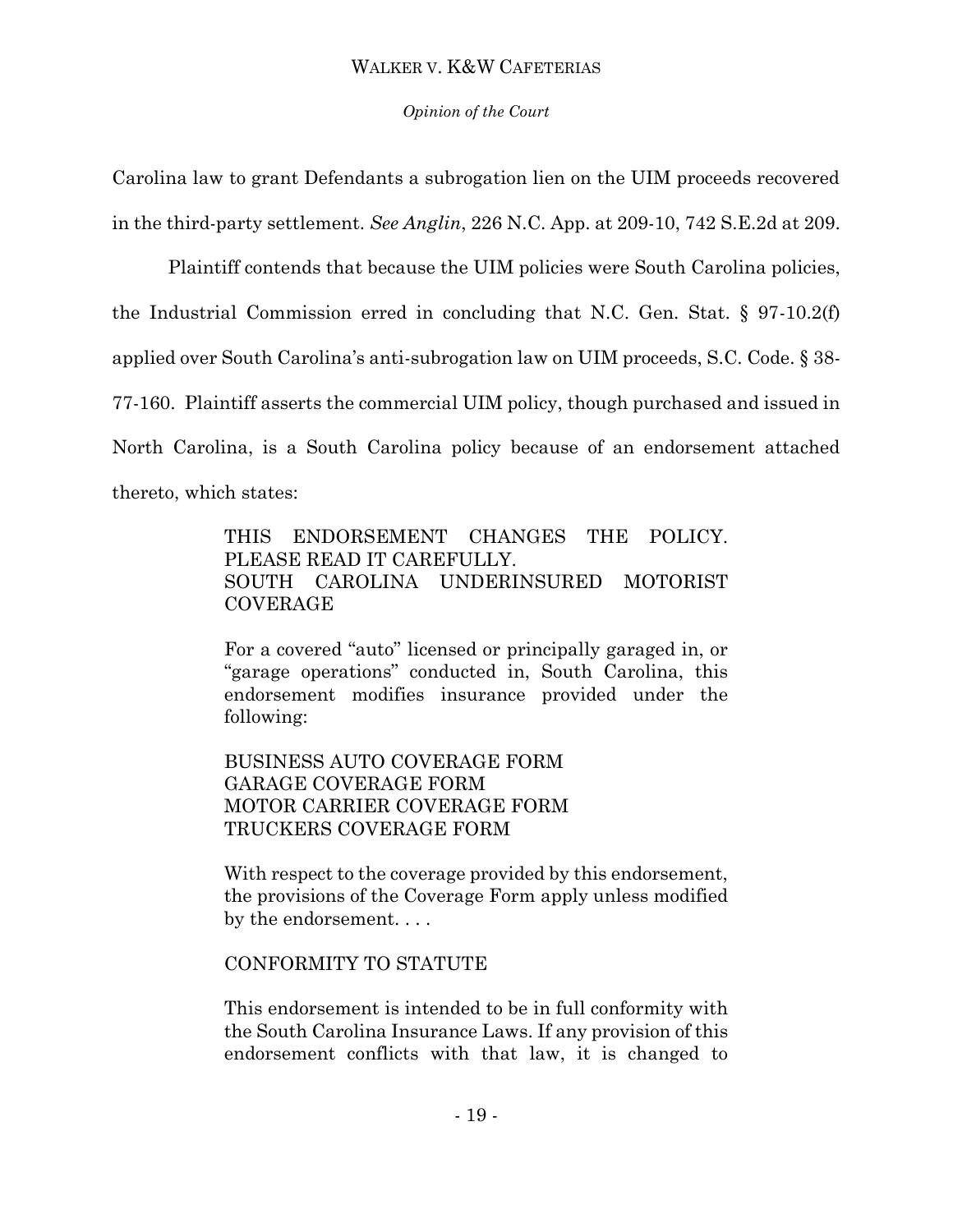*Opinion of the Court*

comply with the law.

Plaintiff also contends that her and her decedent's personal UIM policy was also a South Carolina policy "because it insured the Walkers as South Carolina residents with vehicles located in that state."

Presuming, *arguendo*, as Plaintiff asserts, the UIM policies are South Carolina policies, North Carolina's subrogation law applies over South Carolina law as the law of the forum state, pursuant to *Anglin*. *See Anglin*, 226 N.C. App. at 209-10, 742 S.E.2d at 209. The UIM policy at issue in *Anglin* was a South Carolina policy, the injured employee was a South Carolina resident, and the automobile accident occurred in South Carolina. *Id*. at 204, 742 S.E.2d at 206. This Court held North Carolina law, allowing for subrogation over the UIM policy proceeds, controlled over South Carolina law, and affirmed the trial court's order. *Id.* at 205, 742 S.E.2d at 207. Plaintiff's argument is overruled.

### VI. Conclusion

The Full Commission correctly concluded Defendants could assert a subrogation lien for workers' compensation benefits paid to Plaintiff on the UIM policy proceeds obtained by Plaintiff in the South Carolina wrongful death action. The Industrial Commission possessed the jurisdiction to order disbursement of the third-party settlement proceeds. The opinion and award of the Industrial Commission is affirmed. *It is so ordered.*